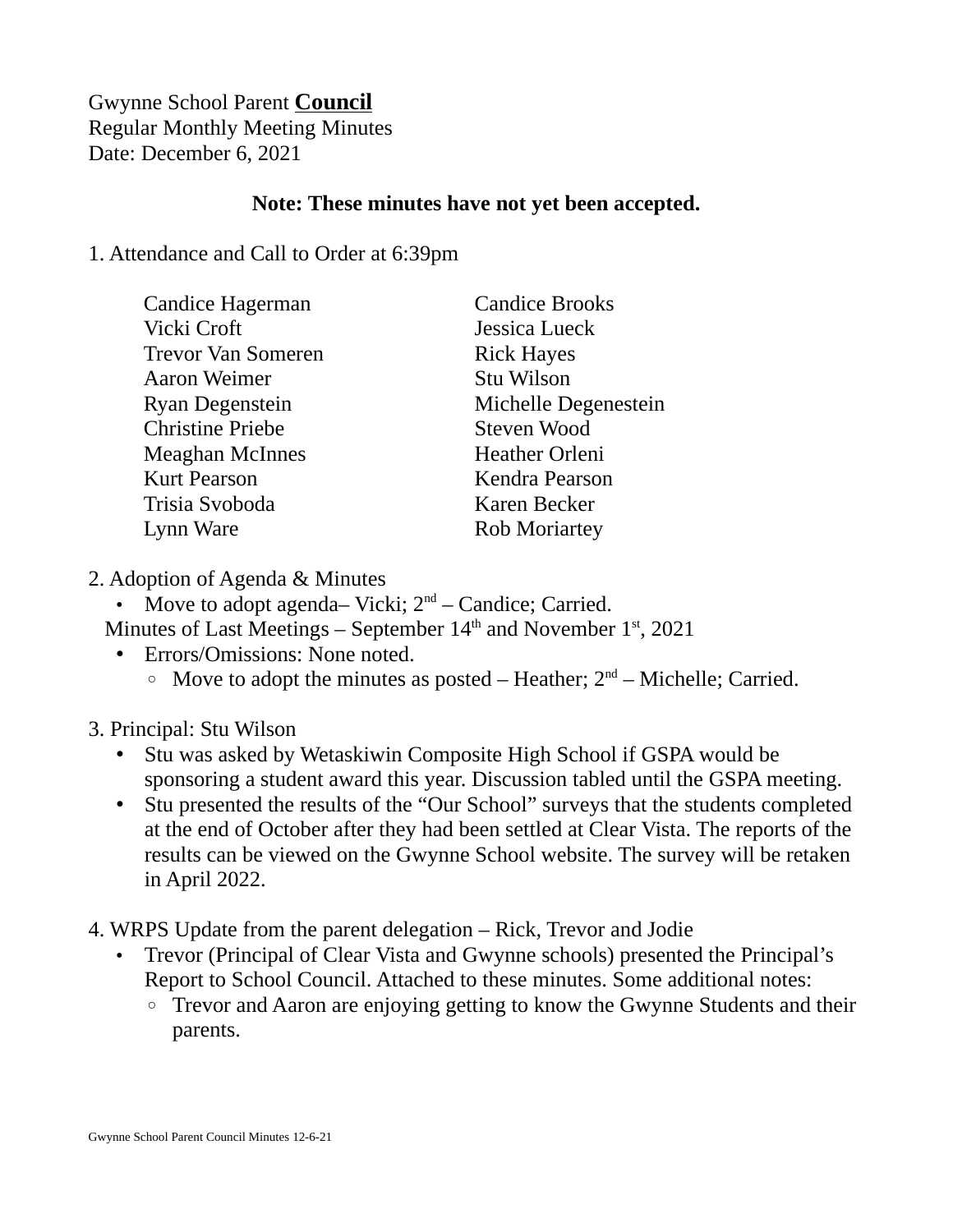- $\circ$  The message of the presentation from Jo(e) Social Media is using social media to present yourselves and others in a positive light instead of putting people down, bullying or making hurtful comments.
- The Government of Alberta put up \$45,000,000 for the learning loss program and together Clear Vista and Gwynne received \$23,000 but can only be used within the narrow requirements the province has dictated. The half-time position they are using the funds for and currently hiring for begins in January. With parental approval, students who are struggling with literacy and numeracy will be pulled from their homeroom classes during social studies and science for additional support on those topics.
- Trevor asked to meet with the fundraising representative for Gwynne parent council. The Clear Vista parent council has a fundraising meeting on December  $7<sup>th</sup>$  following the social media presentation for parents.  $+$
- Trevor will continue to attend Gwynne School parent council meetings in the future as the Principal. Direct any inquiries about current school stuff and future council meetings to him by email/phone call/text message.
- Rick Hayes (Deputy Superintendant) reviewed some answers to the questions asked of the School Board by our sub committee delegation. Answers to these questions will be presented in writing to us after the School Board's meeting on December  $14<sup>th</sup>$ . Rick said they can probably post in on the WRPS website as well.
	- Parents are asked to report any specific concerns about their children's well being to their teachers, the administration at Clear Vista/Gwynne and Marliees Leeuw.
	- Rick thanked Stu Wilson for the work he put into the transition to Clear Vista. WRPS put him in an awkward spot and recognizes that as the messenger, he got shot.
	- Rick is willing to come to future parent council meetings and answer any questions we may have about Gwynne school status or future.
- 5. School Board Trustee: Lynn Ware
	- Lynn thanked us for the respect that the delegation showed when they presented to the board. Lynn was proud. She is taking notes at this meeting to report back to the board. School board meetings are now being recorded/live streamed and posted on the WRPS website for anyone who wishes to view them after the fact.
	- Karen Becker (School Board Vice-Chair) reported that as the School Board has had 50% turnover from the election that they are just getting settled as a board.
	- The School Board had a meeting with George Barrie from Barrie architecture about the physical state of the Gwynne building. That meeting was recorded and they are discussing how to release that video. They are also planning to set up a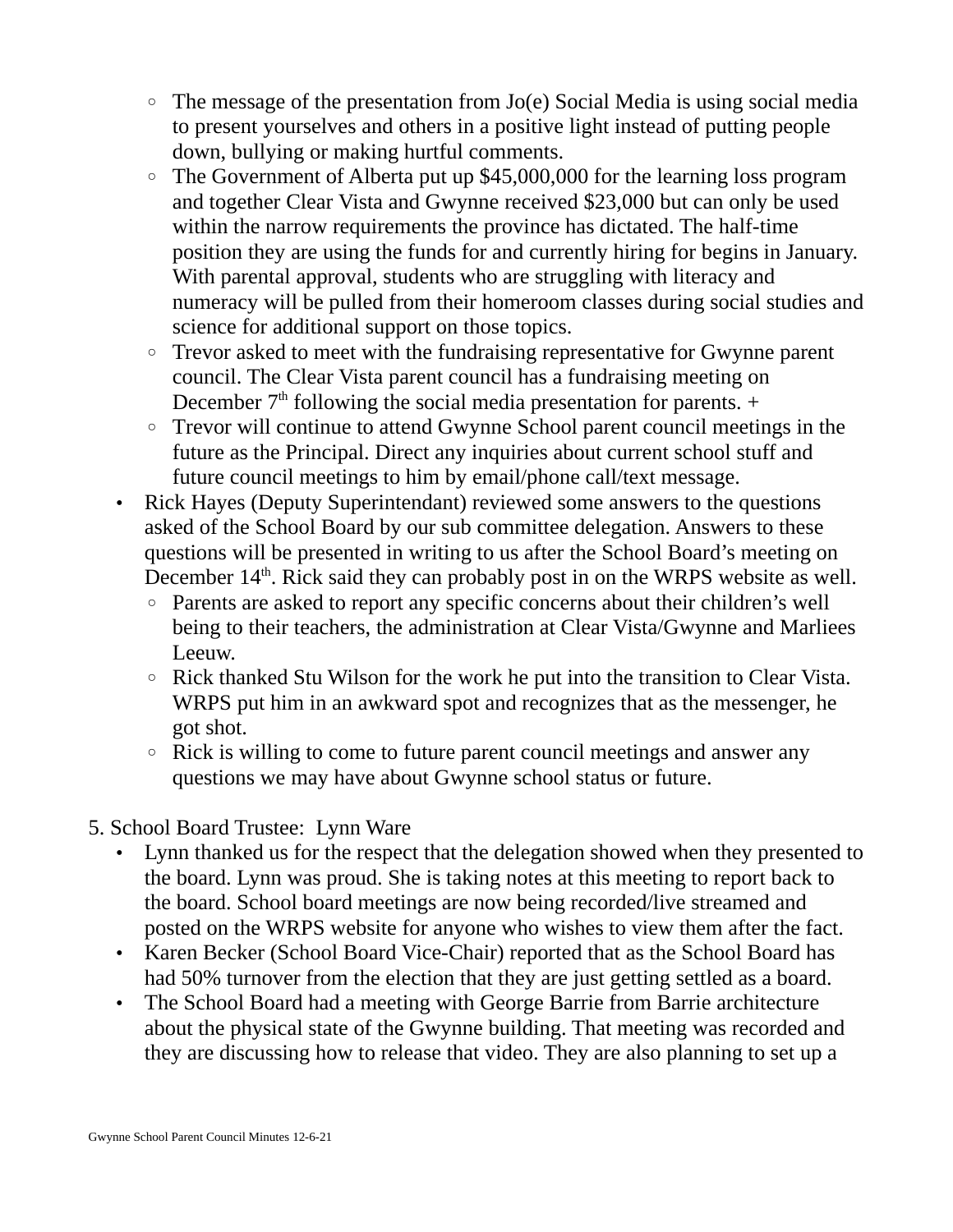town hall meeting with George Barrie so that the parent council and any interested community members can attend and ask George any questions that we may have.

- The new board will be starting long range planning for the division beginning in January.
- A letter has been written to the provincial Minister of Education asking for intervention regarding Gwynne's building. No response has been received.
- A motion was made to get a second opinion on the physical state of Gwynne's building. More conversations about the future of Gwynne will be happening at the December  $14<sup>th</sup>$  meeting.
- 6. Questions and/or concerns
	- Meaghan asked Karen if Gwynne being the only school east of Wetaskiwin increases its priority to the board. Karen responded that they are looking to the province for funding for the building.
	- Candice asked if parent council would be able to fundraise to support the rehabilitation of the building or building of a new school. Karen responded that it's something that would need to be looked into.
	- Meaghan asked if the board was looking into funding and grants for agricultural programming. Karen responded that the new board is settling in.
- 7. Adjournment
	- Move to adjourn Jessica;  $2<sup>nd</sup>$  Vicki; Carried. Adjourned at 7:50pm.

Next meeting scheduled for: Monday, January 10th, 2022, 6:30pm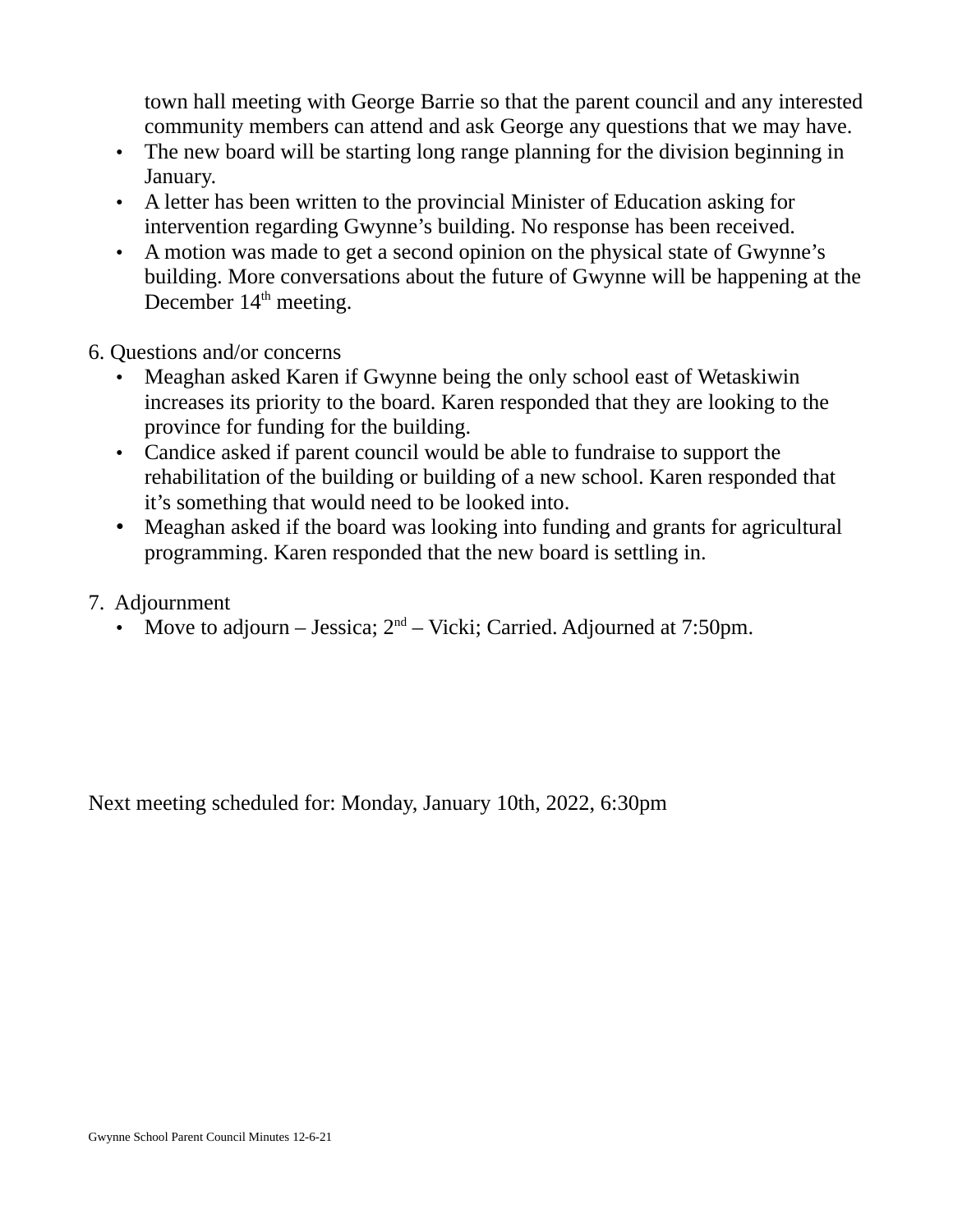## Principal's Report to School Council - December 6, 2021

- 1. Trevor and Aaron are looking forward to getting to learn more about the Gwynne School community; please contact us directly if you have any questions or concerns and we are happy to work with you to problem solve and follow up.
- 2. Social Media Presentations  $\rightarrow$  December 7th
	- a. Clear Vista, Gwynne and Queen Elizabeth have Jo(e) Social Media coming in to present to our Grade 5/6 students as well as our 7/8 students on social media tools and using them in a positive manner. The company has also arranged for a parent session in the evening as well, you can check the Clear Vista website for the link for the 6:30 pm presentation. CV parent council is providing gift cards for door prizes as is QE parent council.
- 3. Learning Loss Provincial Grant: We are in the process of hiring a half-time teacher for targeted literacy and numeracy for Gwynne and Clear Vista Grade 2&3 students. The teacher would be covering homeroom teachers during Social Studies and/or Science periods to allow the homeroom teacher to work with small groups on specific skill sets for 3 week sprints. We are anticipating additional funds to include Grade 1 as well in the new year which would be added to this role.
- 4. Christmas Concert: We will be posting this year's Christmas Concert onto our YouTube Channel, Miss Loov has been organizing the performance for both schools. We will combine the videos into one and have it released on Dec. 17th for families to see it. It will remain posted over the holiday break.
- 5. Clear Vista School Parent Fundraising Group would like to connect with Gwynne Parent Fundraising to discuss what fundraising and coordination of activities could/should/may look like. Perhaps a